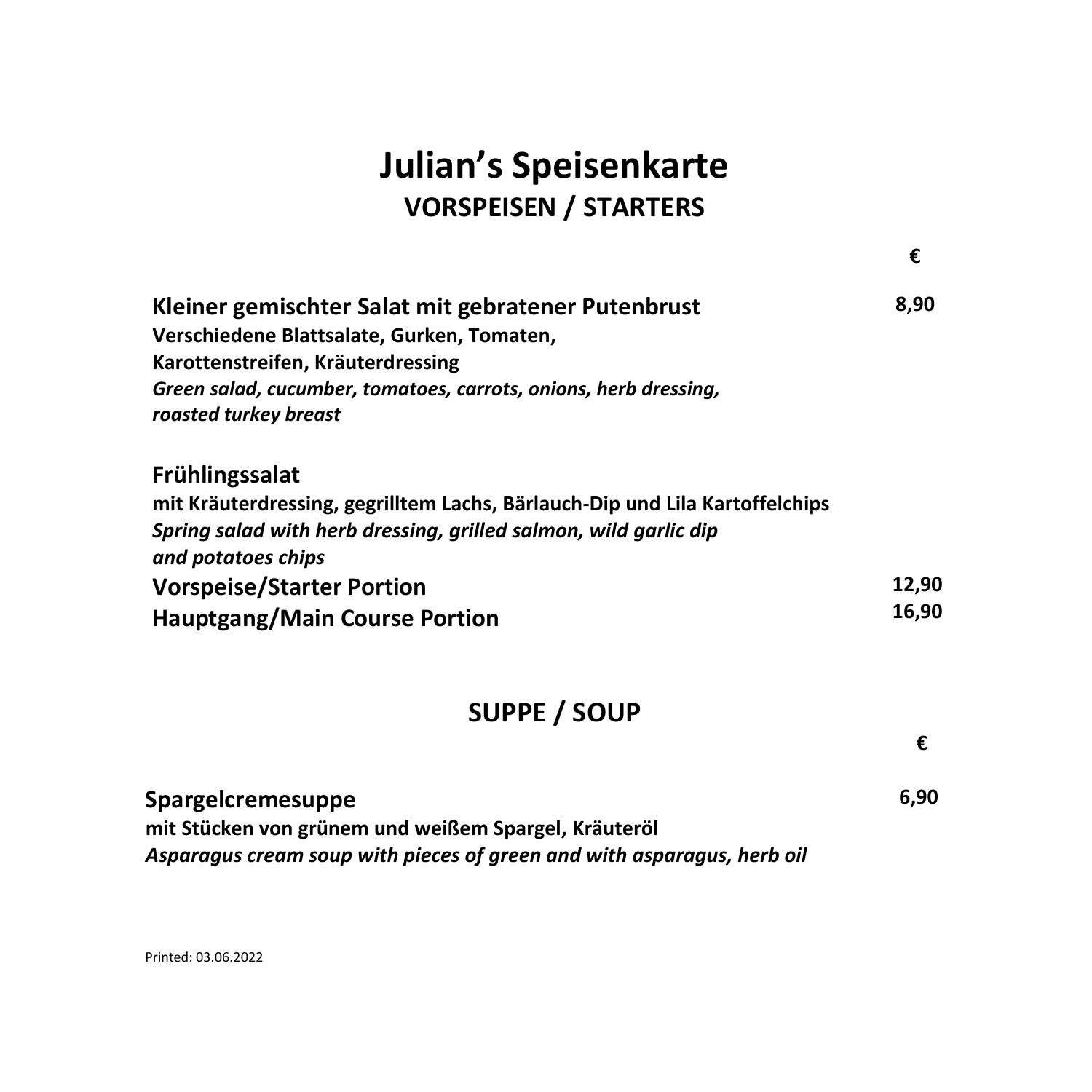### **HAUPTGANGE / MAINCOURSE**

|                                                                                                                                                                                                                                        | €     |
|----------------------------------------------------------------------------------------------------------------------------------------------------------------------------------------------------------------------------------------|-------|
| <b>Argentinisches Rinder-Rumpsteak</b><br>mit Kräuterbutter, Ratatouille, Curley Fries<br>Argentinian rump steak, herb butter,<br><b>Ratatouille, Curley fries</b>                                                                     | 32,90 |
| <b>Geschmorte Lammkeule</b><br>mit Minzpesto, Rosmarinjus, Vanillemöhren, Kartoffelgratin<br>roasted lamb leg with mint pesto, rosemary jus,<br>vanilla carrots, gratinated potatoes                                                   | 27,90 |
| Gebratenes Kabeljaufilet<br>auf mediterranem Kartoffelpüree mit Kräuteröl, Rucola, Oliven,<br>Tomaten, Pinienkernen und Salat Bouquet<br>Cod fillet mashed Potatoes with herb oil, rocket salad, olives,<br>tomatoes, pine nuts, salad | 22,90 |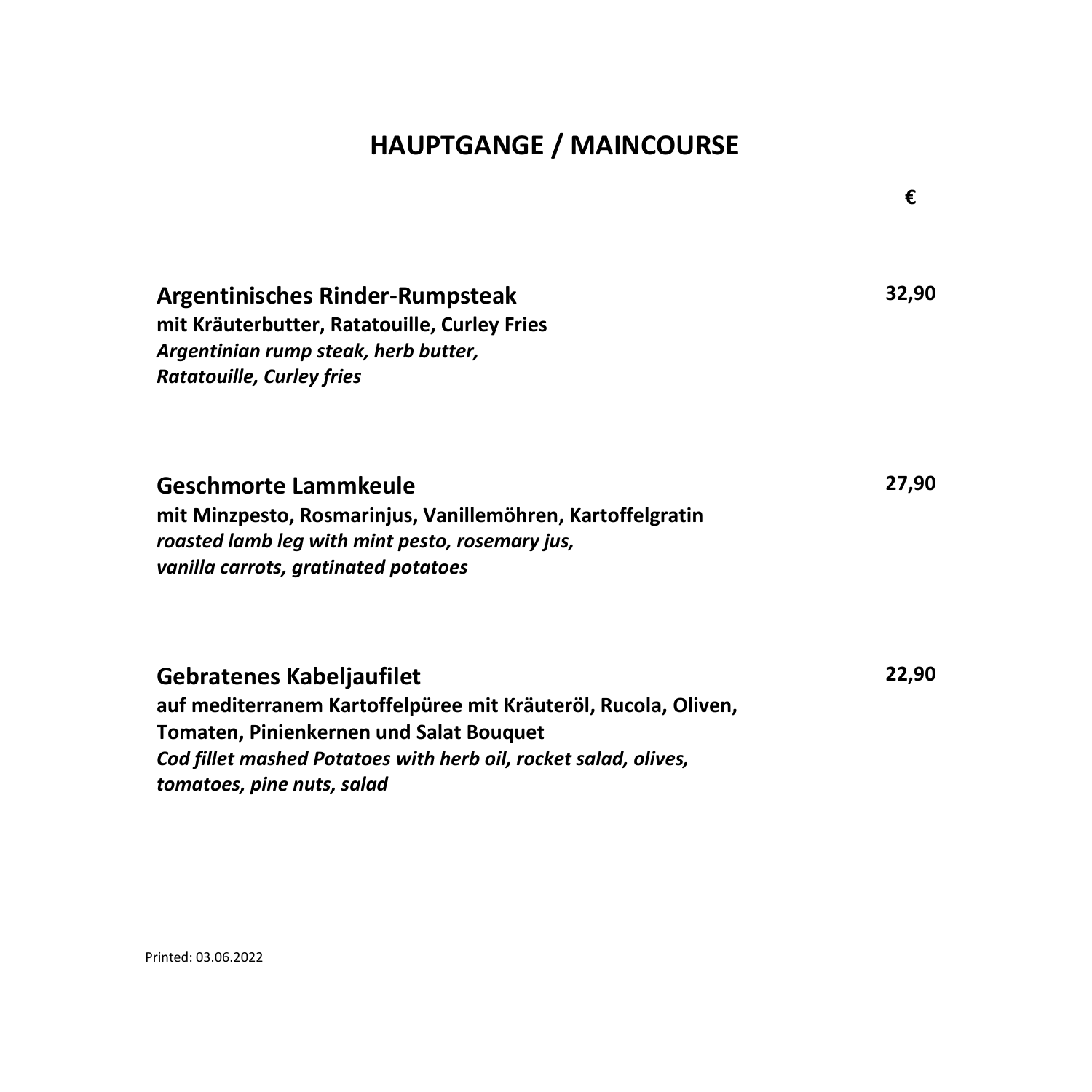#### **Vegan & Vegetarisch /Vegan & vegetarian**

**Bärlauchrisotto mit Broccoli, grünem Spargel, Parmesan, Salat Bouquet** *Wild garlic Noodles with wild garlic, pine nuts, cherry tomatoes and parmesan cheese, salad*  **13,90**

**Vegane Bandnudeln mit Bärlauchpesto, Pinienkernen und Kirschtomaten Vegane Noodles with wild garlic pesto, pine nuts, cherry tomatoes 14,90**

**Vegane Pilzrisotto mit Champignons, Kräuterseitlingen, Shiitake, Salat Bouquet Vegan risotto with mushrooms, King8 oyster mushrooms, shiitake, salad 14,90**

<sup>1</sup>Konservierungsstoffe, <sup>2</sup>mit Farbstoff, <sup>3</sup>mit Süßstoff, <sup>4</sup>koffeinhaltig, <sup>5</sup>chininhaltig, <sup>6</sup>mit Ascorbinsäure,<sup>7</sup>Nitrit Pökelsalz <sup>8</sup>mit Speck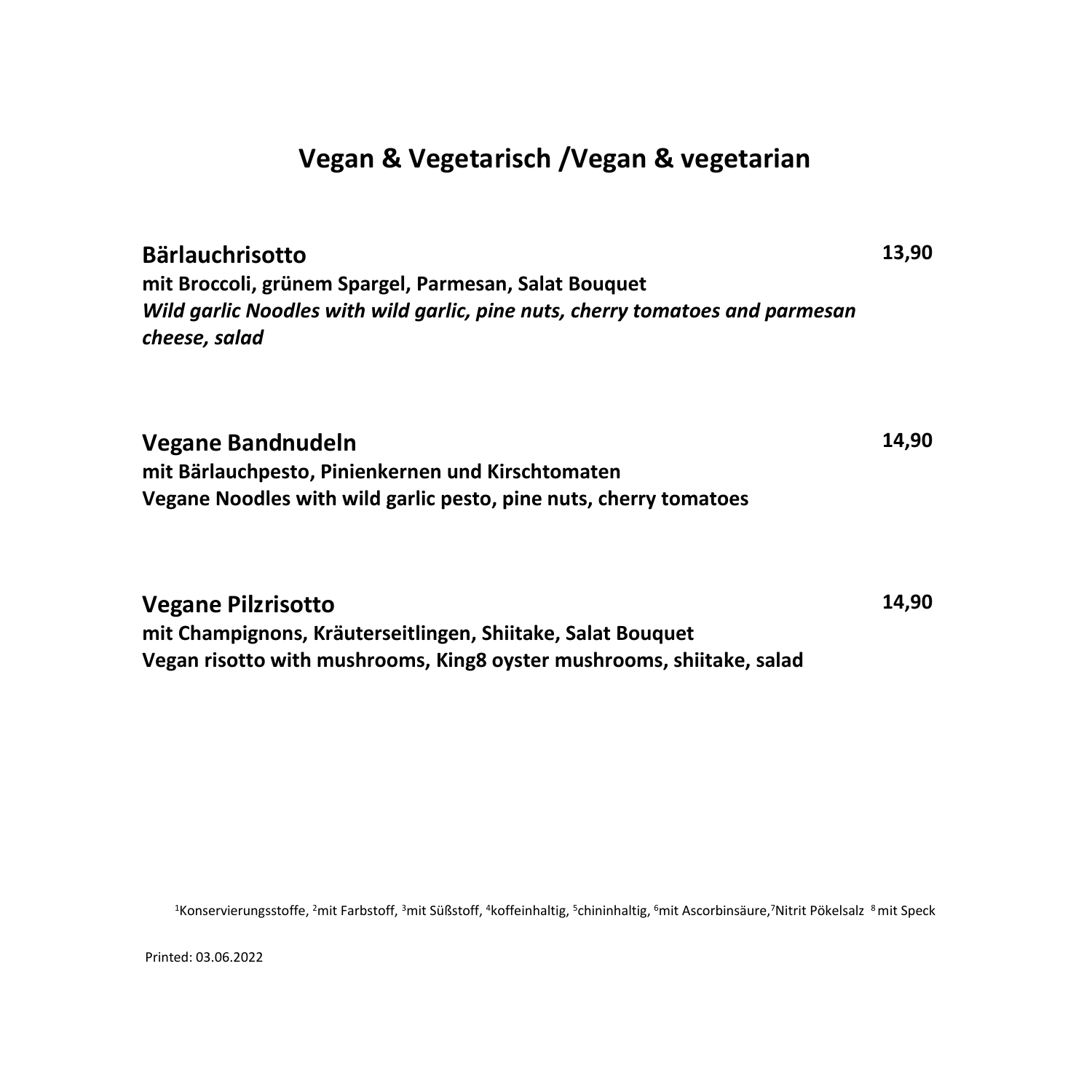## **... die etwas größeren Snacks / the larger snacks**

|                                                                                                         | €     |
|---------------------------------------------------------------------------------------------------------|-------|
| <b>Wiener Schnitzel</b>                                                                                 | 18,90 |
| Bratkartoffeln mit Speck und Zwiebeln, kleiner Salat                                                    |       |
| Viennese Schnitzel with roasted potatoes and side salad                                                 |       |
| Original Hamburger <sup>1</sup> mit Rinderhackfleisch, Salat, Zwiebeln,                                 | 12,80 |
| Tomaten und Gurkenscheiben, serviert mit Pommes frites & Cole Slaw                                      |       |
| Classic beef-burger with salad, onions, tomatoes, gherkin, served with French fries                     |       |
| Julian's Burger mit Pulled Banana topping                                                               | 14,80 |
| <b>Veganer Julians Burger</b>                                                                           | 14,80 |
| mit Süßkartoffel-Amaranth Patty, Smoked Pulled Banana Topping,                                          |       |
| Weißkrautsalat, vegane Mayonaise, Ketchup und Pommes,                                                   |       |
| Sweet potatoes-amaranth patty, smoked pulled banana peels, Cabbage salad,                               |       |
| Ketchup, mayonaise, French fries                                                                        |       |
| Julian's Bratcurry <sup>1,2</sup> mit Pommes frites                                                     | 8,70  |
| "Julian's Bratcurry", roast pork sausage with curry sauce, French fries                                 |       |
| Caesar's Salad, knackiger Romanasalat mit Weißbrotcroûtons,                                             | 10,80 |
| Knoblauch-Parmesan-Dressing und gebratener Putenbrust                                                   |       |
| Crunchy romaine salad with croutons, on a dressing of garlic and Parmesan with<br>roasted turkey breast |       |